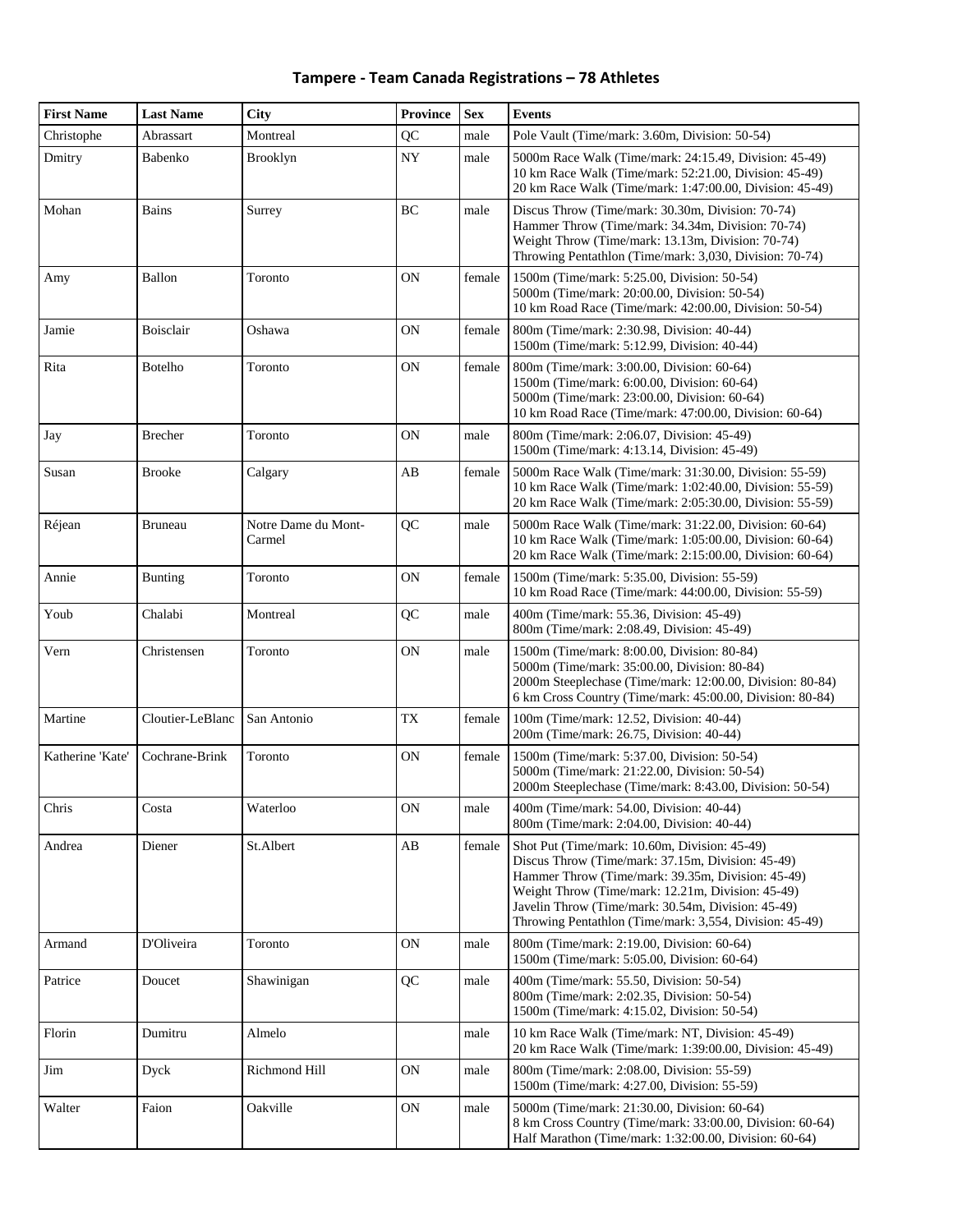| <b>First Name</b> | <b>Last Name</b> | <b>City</b>             | <b>Province</b> | <b>Sex</b> | <b>Events</b>                                                                                                                                                                                                                                                                                                                                                                                                                                                                                                           |
|-------------------|------------------|-------------------------|-----------------|------------|-------------------------------------------------------------------------------------------------------------------------------------------------------------------------------------------------------------------------------------------------------------------------------------------------------------------------------------------------------------------------------------------------------------------------------------------------------------------------------------------------------------------------|
| Josee             | Falcon           | Cowansville             | QC              | female     | 100m (Time/mark: NT, Division: 50-54)<br>200m (Time/mark: 36.75, Division: 50-54)                                                                                                                                                                                                                                                                                                                                                                                                                                       |
| Line              | Falcon           | St-Ignace de Stanbridge | QC              | female     | 5000m Race Walk (Time/mark: 30:19.75, Division: 55-59)<br>10 km Race Walk (Time/mark: 1:04:34.00, Division: 55-59)                                                                                                                                                                                                                                                                                                                                                                                                      |
| Johanna           | Flipsen          | Edmonton                | AB              | female     | 5000m Race Walk (Time/mark: 29:00.00, Division: 65-69)<br>10 km Race Walk (Time/mark: 1:02:00.00, Division: 65-69)<br>20 km Race Walk (Time/mark: 2:06:00.00, Division: 65-69)                                                                                                                                                                                                                                                                                                                                          |
| Martin            | Forest           | Sainte-Beatrix          | QC              | male       | 100m (Time/mark: 13.68, Division: 50-54)<br>200m (Time/mark: 28.62, Division: 50-54)<br>400m (Time/mark: 1:05.00, Division: 50-54)<br>Long Jump (Time/mark: 4.72m, Division: 50-54)<br>Javelin Throw (Time/mark: 31.43m, Division: 50-54)                                                                                                                                                                                                                                                                               |
| Jason             | Foubert          | Toronto                 | 0 <sub>N</sub>  | male       | 100m (Time/mark: 12.37, Division: 50-54)<br>200m (Time/mark: NT, Division: 50-54)                                                                                                                                                                                                                                                                                                                                                                                                                                       |
| Gilles            | Frenette         | Nepean                  | 0 <sub>N</sub>  | male       | 1500m (Time/mark: 4:43.00, Division: 45-49)<br>5000m (Time/mark: 18:54.00, Division: 45-49)                                                                                                                                                                                                                                                                                                                                                                                                                             |
| Kenneth           | Friesen          | Winnipeg                | MB              | male       | 800m (Time/mark: 2:41.76, Division: 65-69)<br>1500m (Time/mark: 5:34.02, Division: 65-69)<br>5000m (Time/mark: 21:10.00, Division: 65-69)<br>10 km Road Race (Time/mark: 43:35.00, Division: 65-69)                                                                                                                                                                                                                                                                                                                     |
| Stéphane          | Gagné            | Terrebonne              | QC              | male       | 3000m Steeplechase (Time/mark: 10:45.00, Division: 55-59)                                                                                                                                                                                                                                                                                                                                                                                                                                                               |
| Arthur            | Gee              | Burnaby                 | BC              | male       | 200m (Time/mark: 34.55, Division: 75-79)<br>400m (Time/mark: 1:29.94, Division: 75-79)<br>80m Hurdles (Time/mark: 21.00, Division: 75-79)<br>300m Hurdles (Time/mark: 1:10.81, Division: 75-79)<br>2000m Steeplechase (Time/mark: 13:21.07, Division: 75-79)<br>High Jump (Time/mark: 1.13m, Division: 75-79)<br>Long Jump (Time/mark: 3.40m, Division: 75-79)<br>Triple Jump (Time/mark: 6.93m, Division: 75-79)<br>Discus Throw (Time/mark: 24.25m, Division: 75-79)<br>Decathlon (Time/mark: 2,962, Division: 75-79) |
| Marek             | Glowacki         | Revelstoke              | BC              | male       | Shot Put (Time/mark: 11.93m, Division: 80-84)<br>Discus Throw (Time/mark: 30.42m, Division: 80-84)<br>Weight Throw (Time/mark: 13.82m, Division: 80-84)<br>Throwing Pentathlon (Time/mark: 4,333, Division: 80-84)                                                                                                                                                                                                                                                                                                      |
| Lucille           | Green            | Mississauga             | <b>ON</b>       | female     | Hammer Throw (Time/mark: 18.82m, Division: 70-74)<br>Weight Throw (Time/mark: 8.05m, Division: 70-74)                                                                                                                                                                                                                                                                                                                                                                                                                   |
| Jackson           | Hinton           | Edmonton                | AB              | male       | 110m Hurdles (Time/mark: 14.50, Division: 40-44)                                                                                                                                                                                                                                                                                                                                                                                                                                                                        |
| Benoit            | Hogue            | Montréal                | QC              | male       | 800m (Time/mark: 2:16.19, Division: 55-59)<br>1500m (Time/mark: 4:40.20, Division: 55-59)                                                                                                                                                                                                                                                                                                                                                                                                                               |
| Trevor            | Jacek            | Saskatoon               | SK              | male       | 400m (Time/mark: 56.84, Division: 40-44)<br>800m (Time/mark: 2:06.87, Division: 40-44)<br>1500m (Time/mark: 4:36.33, Division: 40-44)                                                                                                                                                                                                                                                                                                                                                                                   |
| Chris             | Jarman           | Langley                 | BC              | male       | Decathlon (Time/mark: NM, Division: 45-49)                                                                                                                                                                                                                                                                                                                                                                                                                                                                              |
| Aimee             | Jessop           | Toronto                 | ON              | female     | 800m (Time/mark: 2:08.83, Division: 40-44)                                                                                                                                                                                                                                                                                                                                                                                                                                                                              |
| Ron               | Kelly            | Saskatoon               | SK              | male       | 100m (Time/mark: 13.96, Division: 60-64)<br>200m (Time/mark: 29.00, Division: 60-64)                                                                                                                                                                                                                                                                                                                                                                                                                                    |
| Joy               | Kramarich        | Oakville                | ON              | female     | 10 km Road Race (Time/mark: 47:00.00, Division: 60-64)                                                                                                                                                                                                                                                                                                                                                                                                                                                                  |
| Renee             | Lachance         | Magog                   | QC              | female     | 100m (Time/mark: 13.79, Division: 45-49)<br>200m (Time/mark: 28.19, Division: 45-49)                                                                                                                                                                                                                                                                                                                                                                                                                                    |
| Mihail            | Larin            | Coquitlam               | BC              | male       | 10 km Race Walk (Time/mark: 58:09.00, Division: 45-49)<br>20 km Race Walk (Time/mark: NT, Division: 45-49)                                                                                                                                                                                                                                                                                                                                                                                                              |
| Herve             | Leblanc          | New Richmond            | QC              | male       | 5000m Race Walk (Time/mark: 35:35.40, Division: 80-84)<br>10 km Race Walk (Time/mark: 1:12:40.37, Division: 80-84)<br>20 km Race Walk (Time/mark: 2:24:42.37, Division: 80-84)                                                                                                                                                                                                                                                                                                                                          |
| Chris             | Lemassif         | Toronto                 | ON              | male       | 200m (Time/mark: 24.99, Division: 55-59)<br>400m (Time/mark: 58.00, Division: 55-59)                                                                                                                                                                                                                                                                                                                                                                                                                                    |
| Craig             | Maclean          | Woodinville             | WA              | male       | 1500m (Time/mark: 4:25.00, Division: 50-54)<br>5000m (Time/mark: 16:25.00, Division: 50-54)                                                                                                                                                                                                                                                                                                                                                                                                                             |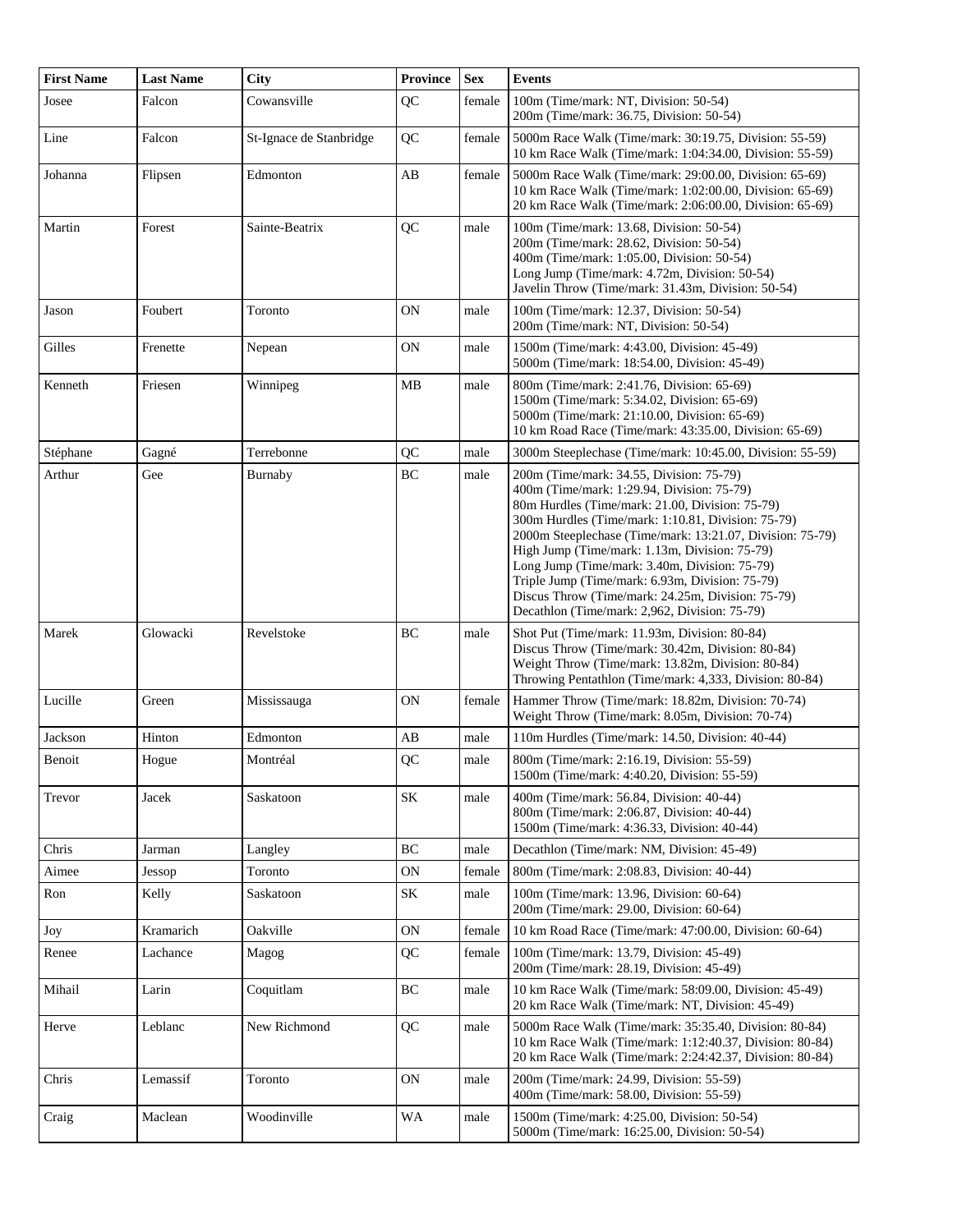| <b>First Name</b> | <b>Last Name</b> | <b>City</b>          | <b>Province</b> | <b>Sex</b> | <b>Events</b>                                                                                                                                                                                                                                                                                                                                                                                                                                                                                         |
|-------------------|------------------|----------------------|-----------------|------------|-------------------------------------------------------------------------------------------------------------------------------------------------------------------------------------------------------------------------------------------------------------------------------------------------------------------------------------------------------------------------------------------------------------------------------------------------------------------------------------------------------|
| Benjamin          | Maki             | Cranbrook            | BC              | male       | 100m (Time/mark: 11.25, Division: 35-39)<br>200m (Time/mark: 22.94, Division: 35-39)                                                                                                                                                                                                                                                                                                                                                                                                                  |
| Ayman             | Mazhar           | Burlington           | <b>ON</b>       | male       | Hammer Throw (Time/mark: 42.57m, Division: 60-64)<br>Weight Throw (Time/mark: 17.64m, Division: 60-64)                                                                                                                                                                                                                                                                                                                                                                                                |
| Ron               | Melchiore        | Isaac's Harbour      | <b>NS</b>       | male       | 100m (Time/mark: 13.69, Division: 65-69)<br>200m (Time/mark: 28.01, Division: 65-69)<br>400m (Time/mark: 1:15.00, Division: 65-69)                                                                                                                                                                                                                                                                                                                                                                    |
| Wendy             | Melvin           | Toronto              | 0N              | female     | 100m (Time/mark: NT, Division: 60-64)                                                                                                                                                                                                                                                                                                                                                                                                                                                                 |
| Karl              | Mey              | Kamloops             | BC              | male       | 100m (Time/mark: 18.29, Division: 85-89)<br>200m (Time/mark: 37.52, Division: 85-89)<br>400m (Time/mark: 1:32.68, Division: 85-89)<br>800m (Time/mark: 4:05.00, Division: 85-89)<br>1500m (Time/mark: 8:25.00, Division: 85-89)<br>80m Hurdles (Time/mark: 22.80, Division: 85-89)<br>200m Hurdles (Time/mark: 45.50, Division: 85-89)<br>2000m Steeplechase (Time/mark: 14:15.00, Division: 85-89)<br>High Jump (Time/mark: 1.06m, Division: 85-89)<br>Long Jump (Time/mark: 2.58m, Division: 85-89) |
| Clara             | Northcott        | Mississauga          | <b>ON</b>       | female     | 1500m (Time/mark: 6:35.73, Division: 65-69)<br>5000m (Time/mark: 24:48.34, Division: 65-69)<br>8 km Cross Country (Time/mark: 43:17.00, Division: 65-69)<br>10 km Road Race (Time/mark: 49:27.00, Division: 65-69)<br>Half Marathon (Time/mark: 1:48:06.00, Division: 65-69)                                                                                                                                                                                                                          |
| Makie             | Ohler            | Huntsville           | 0N              | female     | 1500m (Time/mark: 5:25.56, Division: 60-64)<br>5000m (Time/mark: 20:04.08, Division: 60-64)<br>8 km Cross Country (Time/mark: 33:28.00, Division: 60-64)<br>10 km Road Race (Time/mark: 40:44.00, Division: 60-64)<br>Half Marathon (Time/mark: 1:32:41.00, Division: 60-64)                                                                                                                                                                                                                          |
| Manon             | Osborne          | Gatineau             | QC              | female     | 100m (Time/mark: 13.87, Division: 45-49)<br>200m (Time/mark: 28.90, Division: 45-49)<br>800m (Time/mark: 2:30.55, Division: 45-49)                                                                                                                                                                                                                                                                                                                                                                    |
| Paul              | Osland           | Toronto              | 0N              | male       | 800m (Time/mark: 2:14.00, Division: 55-59)<br>1500m (Time/mark: 4:32.00, Division: 55-59)                                                                                                                                                                                                                                                                                                                                                                                                             |
| Nancy             | Patten           | Cambridge            | 0N              | female     | 300m Hurdles (Time/mark: 1:07.00, Division: 65-69)<br>2000m Steeplechase (Time/mark: 11:00.00, Division: 65-69)<br>5000m Race Walk (Time/mark: 31:19.00, Division: 65-69)<br>10 km Race Walk (Time/mark: 1:06:00.00, Division: 65-69)                                                                                                                                                                                                                                                                 |
| William           | Pearson          | Thornhill            | <b>ON</b>       | male       | Shot Put (Time/mark: 9.88m, Division: 70-74)<br>Discus Throw (Time/mark: 31.60m, Division: 70-74)<br>Hammer Throw (Time/mark: 26.40m, Division: 70-74)<br>Weight Throw (Time/mark: 10.92m, Division: 70-74)<br>Throwing Pentathlon (Time/mark: 2,632, Division: 70-74)                                                                                                                                                                                                                                |
| Mark              | Pinckard         | Delta                | BC              | male       | 800m (Time/mark: 2:10.77, Division: 60-64)<br>1500m (Time/mark: 4:35.28, Division: 60-64)                                                                                                                                                                                                                                                                                                                                                                                                             |
| Simon             | Rayner           | Toronto              | ON              | male       | 800m (Time/mark: 2:12.00, Division: 55-59)<br>1500m (Time/mark: 4:32.00, Division: 55-59)<br>5000m (Time/mark: 16:55.00, Division: 55-59)<br>10 km Road Race (Time/mark: 36:00.00, Division: 55-59)                                                                                                                                                                                                                                                                                                   |
| Christian         | Schweiger        | Laval                | QC              | male       | Shot Put (Time/mark: 10.77m, Division: 65-69)<br>Decathlon (Time/mark: 3,530, Division: 65-69)                                                                                                                                                                                                                                                                                                                                                                                                        |
| Michael           | Sherar           | Toronto              | 0N              | male       | 400m (Time/mark: 57.00, Division: 55-59)<br>800m (Time/mark: 2:12.00, Division: 55-59)                                                                                                                                                                                                                                                                                                                                                                                                                |
| Laura             | <b>Sivers</b>    | <b>Brockville</b>    | <b>ON</b>       | female     | Shot Put (Time/mark: 9.69m, Division: 35-39)<br>Discus Throw (Time/mark: 25.64m, Division: 35-39)<br>Weight Throw (Time/mark: 10.44m, Division: 35-39)<br>Throwing Pentathlon (Time/mark: NM, Division: 35-39)                                                                                                                                                                                                                                                                                        |
| Marcus            | Skeete           | Vilanova i la Geltru | Barcelona       | male       | 100m Hurdles (Time/mark: 16.90, Division: 50-54)<br>400m Hurdles (Time/mark: 1:05.70, Division: 50-54)<br>High Jump (Time/mark: 1.50m, Division: 50-54)                                                                                                                                                                                                                                                                                                                                               |
| Doug              | Smith            | Toronto              | 0N              | male       | 1500m (Time/mark: 6:20.00, Division: 70-74)<br>5000m (Time/mark: 32:00.00, Division: 70-74)<br>300m Hurdles (Time/mark: 1:14.00, Division: 70-74)                                                                                                                                                                                                                                                                                                                                                     |